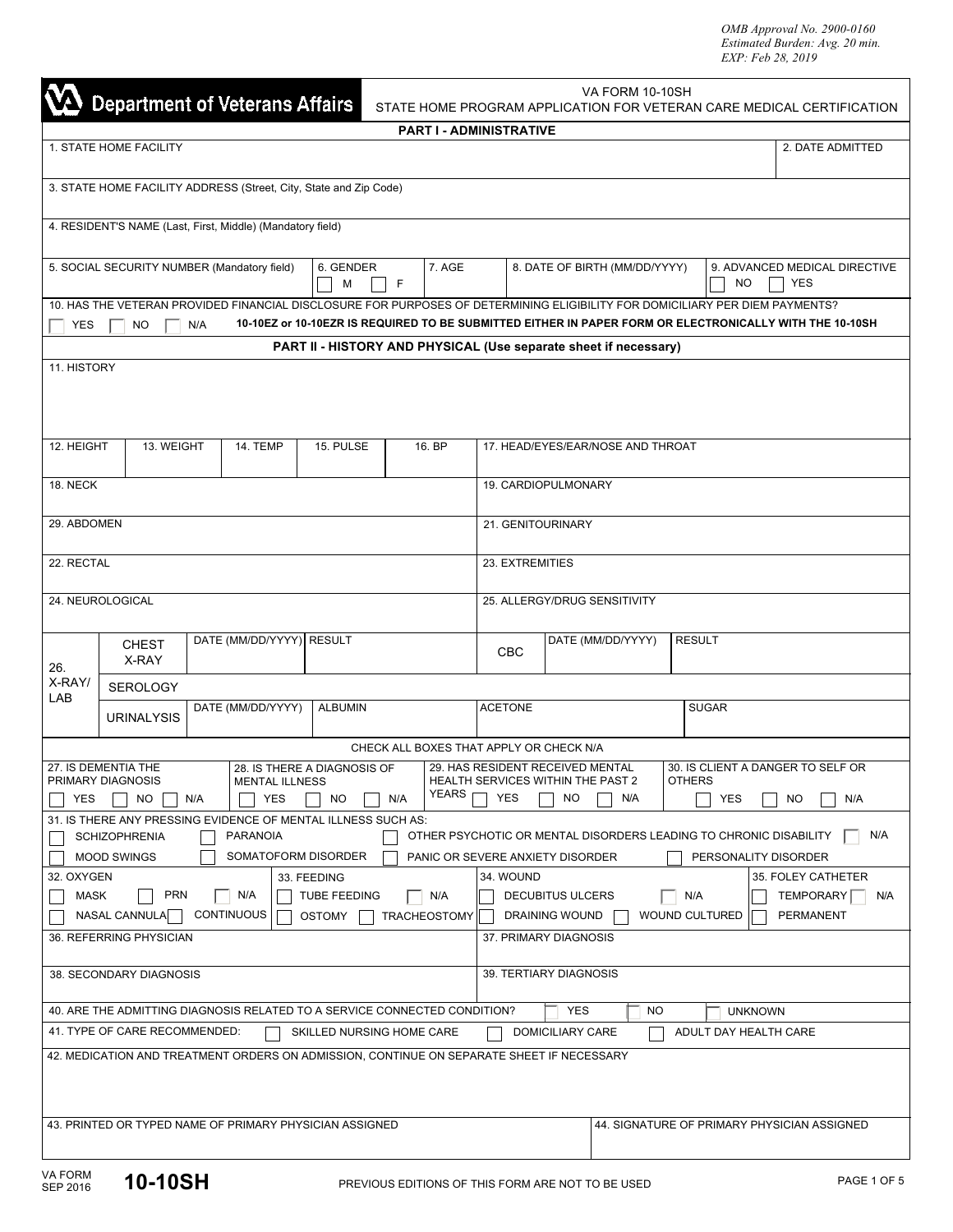*OMB Approval No. 2900-0160 Estimated Burden: Avg. 20 min. EXP: Feb 28, 2019*

|                                                                                                                                                                                                                                                                                                                                                                                                                                                            | <b>Department of Veterans Affairs</b>                                                                                                                                                            |                                                       | VA FORM 10-10SH<br>STATE HOME PROGRAM APPLICATION FOR VETERAN CARE MEDICAL CERTIFICATION                                                                   |  |  |
|------------------------------------------------------------------------------------------------------------------------------------------------------------------------------------------------------------------------------------------------------------------------------------------------------------------------------------------------------------------------------------------------------------------------------------------------------------|--------------------------------------------------------------------------------------------------------------------------------------------------------------------------------------------------|-------------------------------------------------------|------------------------------------------------------------------------------------------------------------------------------------------------------------|--|--|
|                                                                                                                                                                                                                                                                                                                                                                                                                                                            | PART III - EVALUATION (Select an appropriate number in each category)                                                                                                                            |                                                       |                                                                                                                                                            |  |  |
|                                                                                                                                                                                                                                                                                                                                                                                                                                                            | 45. RESIDENT'S NAME (Last, First, Middle) (This is a mandatory field)                                                                                                                            |                                                       | 46. SOCIAL SECURITY NUMBER (Mandatory field)                                                                                                               |  |  |
| <b>COMMUNICATION</b>                                                                                                                                                                                                                                                                                                                                                                                                                                       | 1. Transmits messages/receives information<br>2. Limited ability<br>3. Nearly or totally unable                                                                                                  | <b>SPEECH</b>                                         | 1. Speaks clearly with others of same language<br>2. Limited ability<br>3. Unable to speak clearly or not at all                                           |  |  |
| <b>HEARING</b>                                                                                                                                                                                                                                                                                                                                                                                                                                             | 1. Good<br>2. Hearing slightly impaired<br>3. Nearly or totally unable<br>4. Virtually/completely deaf                                                                                           | <b>SIGHT</b>                                          | 1. Good<br>2. Vision adequate - Unable to read/see details<br>3. Vision limited - Gross object differentiation<br>4. Blind                                 |  |  |
| <b>TRANSFER</b>                                                                                                                                                                                                                                                                                                                                                                                                                                            | 1. No assistance<br>2. Equipment only<br>3. Supervision only<br>4. Requires human transfer w/wo equipment<br>5. Bedfast                                                                          | <b>AMBULATION</b>                                     | 1. Independence w/wo assistive device<br>2. Walks with supervision<br>3. Walks with continuous human support<br>4. Bed to chair (total help)<br>5. Bedfast |  |  |
| <b>ENDURANCE</b>                                                                                                                                                                                                                                                                                                                                                                                                                                           | 1. Tolerates distances (250 feet sustained activity)<br>2. Needs intermittent rest<br>3. Rarely tolerates short activities<br>4. No tolerance                                                    | <b>MENTAL AND</b><br><b>BEHAVIOR</b><br><b>STATUS</b> | 1. Alert<br>5. Agreeable<br>2. Confused<br>6. Disruptive<br>3. Disoriented<br>7. Apathetic<br>4. Comatose<br>8. Well motivated                             |  |  |
| <b>TOILETING</b>                                                                                                                                                                                                                                                                                                                                                                                                                                           | 1. No assistance<br>2. Assistance to and from<br>A. Bathroom<br>transfer<br><b>B.</b> Bedside<br>3. Total assistance including<br>commode<br>personal hygiene,<br>C. Bedpan<br>help with clothes | <b>BATHING</b>                                        | 1. No assistance<br>A. Tub<br>2. Supervision Only<br><b>B.</b> Shower<br>3. Assistance<br>C. Sponge bath<br>4. Is bathed                                   |  |  |
| <b>DRESSING</b>                                                                                                                                                                                                                                                                                                                                                                                                                                            | 1. Dresses self<br>2. Minor assistance<br>3. Needs help to complete dressing<br>4. Has to be dressed                                                                                             | <b>FEEDING</b>                                        | 1. No assistance<br>2. Minor assistance, needs tray set up only<br>3. Help feeding/encouraging<br>4. Is fed                                                |  |  |
| <b>BLADDER</b><br><b>CONTROL</b>                                                                                                                                                                                                                                                                                                                                                                                                                           | 1. Continent<br>2. Rarely incontinent<br>3. Occasional - once/week or less<br>4. Frequent - up to once a day<br>5. Total incontinence<br>6. Catheter, indwelling                                 | <b>BOWEL</b><br><b>CONTROL</b>                        | 1. Continent<br>2. Rarely incontinent<br>3. Occasional - once/week or less<br>4. Frequent - up to once a day<br>5. Total incontinence<br>6. Ostomy         |  |  |
| <b>SKIN</b><br><b>CONDITION</b>                                                                                                                                                                                                                                                                                                                                                                                                                            | 1. Intact<br>2. Dry/Fragile<br>3. Irritations (Rash)<br>4. Open wound<br>Stage<br>5. Decubitus                                                                                                   | <b>WHEEL CHAIR</b><br><b>USE</b>                      | 1. Independence<br>2. Assistance in difficult maneuvering<br>3. Wheels a few feet<br>4. Unable to use<br>N/A                                               |  |  |
|                                                                                                                                                                                                                                                                                                                                                                                                                                                            | 47. SIGNATURE OF REGISTERED NURSE OR REFERRING PHYSICIAN                                                                                                                                         |                                                       | 48.DATE                                                                                                                                                    |  |  |
|                                                                                                                                                                                                                                                                                                                                                                                                                                                            | PHYSICAL THERAPY (To be completed by Physical Therapist or Referring Physician)                                                                                                                  | 49. Check if                                          | <b>NEW REFERRAL</b><br>CONTINUATION OF THERAPY                                                                                                             |  |  |
| 50. SENSATION IMPAIRED<br><b>YES</b><br><b>NO</b>                                                                                                                                                                                                                                                                                                                                                                                                          | 51. RESTRICT ACTIVITY<br>52. PRECAUTIONS<br><b>YES</b><br><b>NO</b><br>CARDIAC                                                                                                                   | (Type<br>other,<br><b>OTHER</b><br>specify)           | 53. FREQUENCY OF TREATMENT                                                                                                                                 |  |  |
| 54. TREATMENT GOALS:<br><b>A</b> CTIVE<br>LGOORDINATING ACTIVITIES<br>FULL WEIGHT BEARING<br>WHEELCHAIR INDEPENDENT<br><b>STRETCHING</b><br><b>ACTIVE ASSISTIVE</b><br>NON-WEIGHT BEARING<br>PROGRESS BED TO WHEELCHAIR<br><b>COMPLETE AMBULATION</b><br>PASSIVE ROM<br>PROGRESSIVE RESISTIVE<br>PARTIAL WEIGHT BEARING<br>RECOVERY TO FULL FUNCTION<br>55 ADDITIONAL THERAPIES<br>56. SIGNATURE OF AND TITLE OF THERAPIST OR PHYSICIAN<br><b>57. DATE</b> |                                                                                                                                                                                                  |                                                       |                                                                                                                                                            |  |  |
| O.T.<br><b>SPEECH</b>                                                                                                                                                                                                                                                                                                                                                                                                                                      | <b>DIETARY</b>                                                                                                                                                                                   |                                                       |                                                                                                                                                            |  |  |
| 58. PRIOR LIVING ARRANGEMENTS                                                                                                                                                                                                                                                                                                                                                                                                                              | PART IV - SOCIAL WORK ASSESSMENT (To be completed by Social Worker)<br>59. LONG RANGE PLAN                                                                                                       |                                                       |                                                                                                                                                            |  |  |
| 60. ADJUSTMENT TO ILLNESS OR DISABILITY                                                                                                                                                                                                                                                                                                                                                                                                                    | 61. PRINT NAME OF SOCIAL WORKER                                                                                                                                                                  |                                                       | 63. DATE<br>62. SIGNATURE OF SOCIAL WORKER                                                                                                                 |  |  |
| 64. REMARKS                                                                                                                                                                                                                                                                                                                                                                                                                                                |                                                                                                                                                                                                  |                                                       |                                                                                                                                                            |  |  |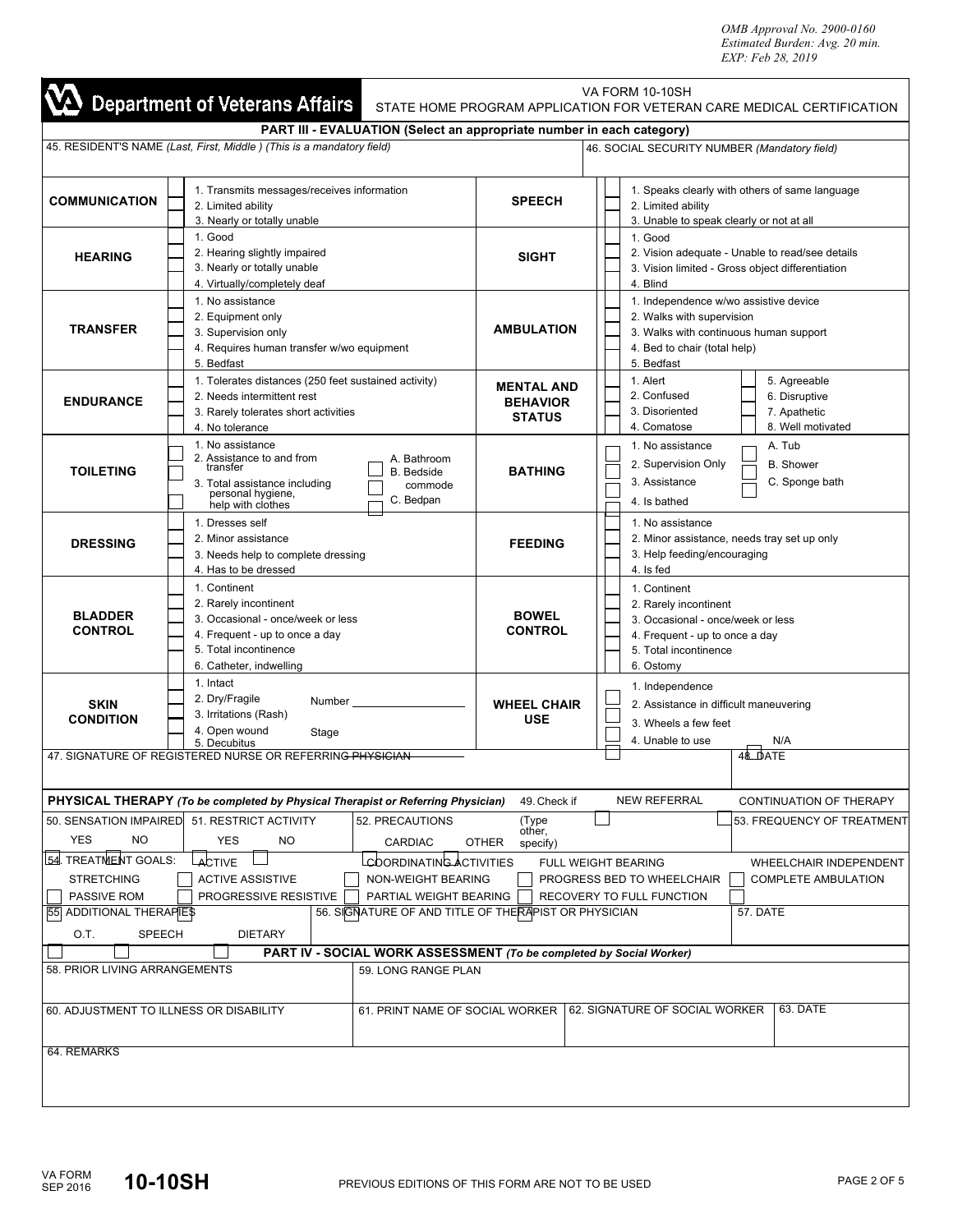*OMB Approval No. 2900-0160 Estimated Burden: Avg. 20 min. EXP: Feb 28, 2019*

| Department of Veterans Affairs                                                              | VA FORM 10-10SH<br>STATE HOME PROGRAM APPLICATION FOR VETERAN CARE MEDICAL CERTIFICATION                          |  |  |  |  |
|---------------------------------------------------------------------------------------------|-------------------------------------------------------------------------------------------------------------------|--|--|--|--|
| 65. RESIDENT'S NAME (Last, First, Middle) (This is a mandatory field)                       | <b>PART V - VA AUTHORIZATION FOR PAYMENT</b>                                                                      |  |  |  |  |
|                                                                                             | 66. SOCIAL SECURITY NUMBER (Mandatory field)                                                                      |  |  |  |  |
| <b>ADMINISTRATIVE REVIEW</b>                                                                | <b>CLINICAL REVIEW</b>                                                                                            |  |  |  |  |
| 67, 10-10EZ OR 10-10EZR HAS BEEN RECEIVED WITH 10-10SH                                      | 80. SERVICE CONNECTED CONDITION BEING ADMITTED FOR:                                                               |  |  |  |  |
| <b>YES</b><br>NO.<br>N/A (ELECTRONIC VERSION COMPLETED)                                     |                                                                                                                   |  |  |  |  |
| 68. DATE ADMITTED TO SVH<br>69. DATE RECEIVED BY VA                                         |                                                                                                                   |  |  |  |  |
|                                                                                             | <b>NURSING HOME CARE</b>                                                                                          |  |  |  |  |
| <b>NURSING HOME CARE</b><br>70. SERVICE CONNECTED CONDITION RATING GREATER OR EQUAL TO 70%: | 81. IS VETERAN BEING ADMITTED DUE TO SC CONDITION:                                                                |  |  |  |  |
| <b>YES</b><br>NO.                                                                           | <b>YES</b><br>NO.<br>82. VETERAN APPROVED FOR NURSING HOME LEVEL OF CARE:                                         |  |  |  |  |
| 71. DOES VETERAN HAVE A RATING OF TOTAL DISABILITY BASED ON                                 |                                                                                                                   |  |  |  |  |
| INDIVIDUAL UNEMPLOYABILITY:                                                                 | <b>YES</b><br>NO.                                                                                                 |  |  |  |  |
| <b>YES</b><br>NO.                                                                           | <b>DOMICILIARY CARE</b>                                                                                           |  |  |  |  |
| 72. ELIGIBLE FOR PER DIEM PAYMENT NURSING HOME CARE:                                        | 83. DOES VETERAN HAVE MEANS TO PROVIDE FOR SELF OR PROVIDED FOR<br>IN THE COMMUNITY:                              |  |  |  |  |
| <b>YES</b><br><b>NO</b>                                                                     | <b>YES</b><br><b>NO</b>                                                                                           |  |  |  |  |
| 73. APPROVED PER DIEM RATE:                                                                 | 84. DOES HEALTH AND/OR FUNCTIONAL DEFICITS RENDER VETERAN<br>UNABLE OF PURSUING SUBSTANTIALLY GAINFUL EMPLOYMENT: |  |  |  |  |
| <b>BASIC</b><br><b>PREVAILING</b>                                                           |                                                                                                                   |  |  |  |  |
|                                                                                             | <b>YES</b><br><b>NO</b>                                                                                           |  |  |  |  |
| <b>ADULT DAY HEALTH CARE</b>                                                                | 85. VETERAN APPROVED FOR DOMICILIARY LEVEL OF CARE:                                                               |  |  |  |  |
| 74. ELIGIBLE FOR PER DIEM PAYMENT FOR ADULT DAY HEALTH CARE                                 | <b>YES</b><br><b>NO</b>                                                                                           |  |  |  |  |
| <b>YES</b><br><b>NO</b>                                                                     |                                                                                                                   |  |  |  |  |
| <b>DOMICILIARY CARE</b>                                                                     | <b>ADULT DAY HEALTH CARE</b>                                                                                      |  |  |  |  |
| 75. DOES INCOME EXCEED THRESHOLD FOR AID & ATTENDANCE:                                      | 86. IF NOT ENROLLED IN ADHC, WILL VETERAN REQUIRE NURSING HOME<br>CARE (38 U.S.C. 1720.(F)(1)(A))                 |  |  |  |  |
| <b>YES</b><br><b>NO</b>                                                                     | <b>YES</b><br><b>NO</b>                                                                                           |  |  |  |  |
| 76. ELIGIBLE FOR PER DIEM PAYMENT FOR DOMICILIARY CARE:                                     | 87. VETERAN APPROVED FOR ADULT DAY HEALTH CARE:                                                                   |  |  |  |  |
| <b>YES</b><br>NO, ADDITIONAL ELIGIBILITY REQUIREMENTS                                       | <b>YES</b><br><b>NO</b>                                                                                           |  |  |  |  |
| 77. REMARKS:                                                                                | 88. REMARKS                                                                                                       |  |  |  |  |
|                                                                                             |                                                                                                                   |  |  |  |  |
| 78. SIGNATURE OF VA ADMINISTRATIVE REVIEWER<br>79. DATE                                     | 89. SIGNATURE OF VA PHYSICIAN/APRN/PA<br>90. DATE                                                                 |  |  |  |  |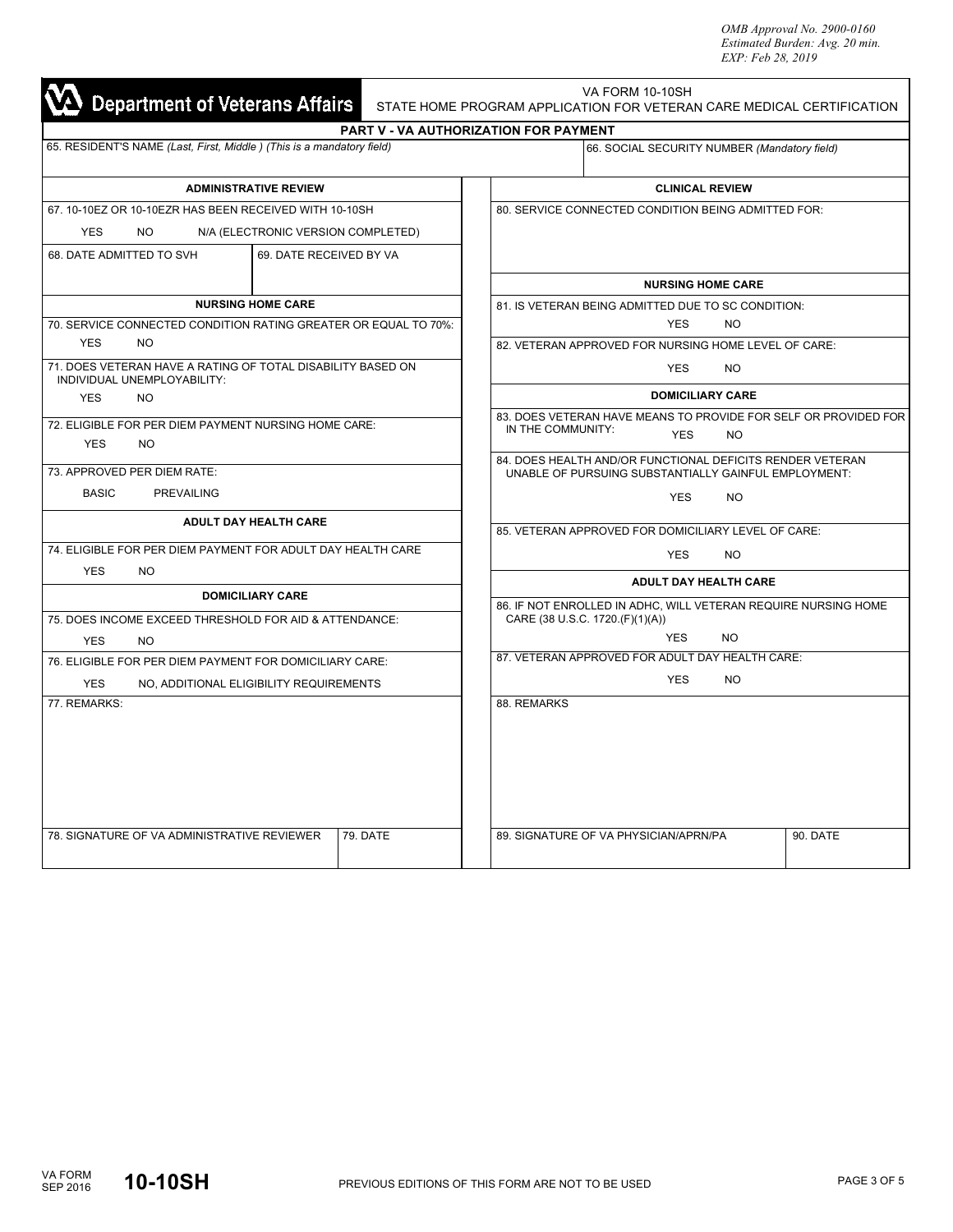## **Department of Veterans Affairs** DUCTION ACT OF 1995 AND PRIVACY ACT STATEMENT

tify you that this information collection is in accordance with the clearance requirements of section 3507 of the Paperwork Reduction Act of 1995. We may not conduct or sponsor, and you are not required to respond to, a collection of information unless it displays a valid OMB number. We anticipate that the time expended by all individuals who must complete this form will average 20 minutes. This includes the time it will take to read instructions, gather the necessary facts and fill out the form. Although completion of this form is voluntary, VA will be unable to provide reimbursement for services rendered without a completed form. Failure to complete the form will have no effect on any other benefits to which you maybe entitled. This information is collected under the authority Of Title 38 CFR Parts 51 and 52. The information requested on this form is solicited under the authority of Title 38, U.S.C., Sections 1741, 1742 and 1743. It is being collected to enable us to determine your eligibility for medical benefits in the State Home Program and will be used for that purpose. The income and eligibility you supply may be verified through a computer matching program at any time and information may be disclosed outside the VA as permitted by law; possible disclosures include those described in the "routine uses" identified in the VA system of records 24VA136, Patient Medical Record-VA, published in the Federal Register in accordance with the Privacy Act of 1974. Disclosure is voluntary; however, the information is required in order for us to determine your eligibility for the medical benefit for which you have applied. Failure to furnish the information will have no adverse affect on any other benefits to which you may be entitled. Disclosure of Social Security number(s) of those for whom benefits are claimed is requested under the authority of Title 38, U.S.C., and is voluntary. Social Security numbers will be used in the administration of veterans benefits, in the identification of veterans or persons claiming or receiving VA benefits and their records and may be used for other purposes where authorized by Title 38, U.S.C., and the Privacy Act of 1974 (5 U.S.C. 552a) or where required by other statute.

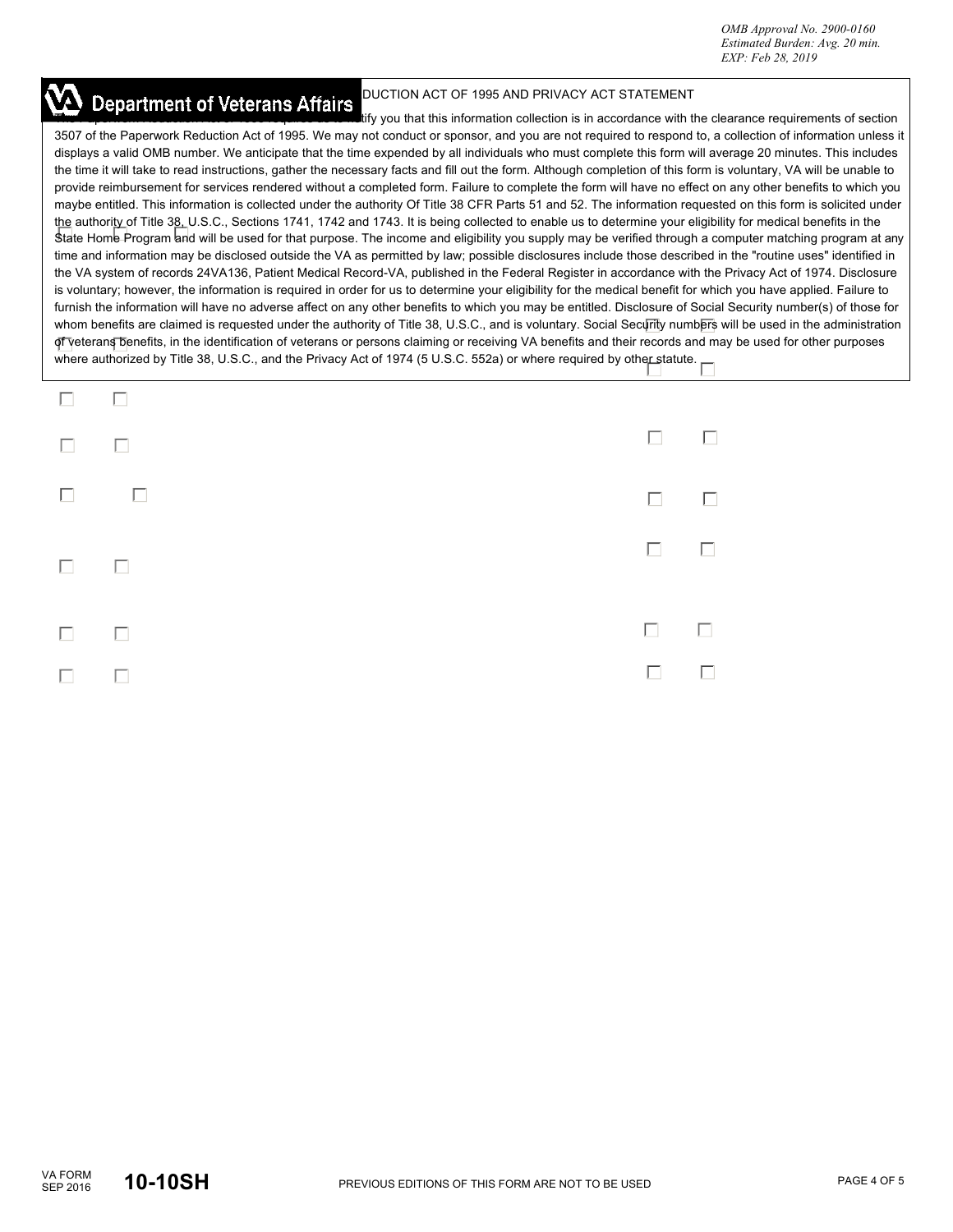*OMB Approval No. 2900-0160 Estimated Burden: Avg. 20 min. EXP: Jan 31, 2016*

| VA Department of Veterans Affairs                                                                                                                                                                                                                                                                                                                                                                                                                                                                                                                                                                                                                                                                                                                                                                                                                                                                                                                                                                                                                                                                                                                                                                  | VA FORM 10-10SH INSTRUCTIONS F R<br>STATE HOME PROGRAM APPLICATION FOR VETERAN CARE MEDICAL CERTIFICATION                                                                                                                                                                                                                                                                                                                                                                                                                                                                                                                                                                                                                                                                                                                                                                                                                                                                                                                                                                                                                                                                                                                                                                       |  |  |  |
|----------------------------------------------------------------------------------------------------------------------------------------------------------------------------------------------------------------------------------------------------------------------------------------------------------------------------------------------------------------------------------------------------------------------------------------------------------------------------------------------------------------------------------------------------------------------------------------------------------------------------------------------------------------------------------------------------------------------------------------------------------------------------------------------------------------------------------------------------------------------------------------------------------------------------------------------------------------------------------------------------------------------------------------------------------------------------------------------------------------------------------------------------------------------------------------------------|---------------------------------------------------------------------------------------------------------------------------------------------------------------------------------------------------------------------------------------------------------------------------------------------------------------------------------------------------------------------------------------------------------------------------------------------------------------------------------------------------------------------------------------------------------------------------------------------------------------------------------------------------------------------------------------------------------------------------------------------------------------------------------------------------------------------------------------------------------------------------------------------------------------------------------------------------------------------------------------------------------------------------------------------------------------------------------------------------------------------------------------------------------------------------------------------------------------------------------------------------------------------------------|--|--|--|
| As a condition for VA approved State Veterans Home (SVH) receive payment of per diem, the State home must submit to the VA medical center of<br>Health benefits or 10-10EZR, Health Benefits Renewal Form. This form must be submitted at the time of admission and with any request for a change in<br>the level of care (domiciliary, nursing home care or adult day health care).                                                                                                                                                                                                                                                                                                                                                                                                                                                                                                                                                                                                                                                                                                                                                                                                               | jurisdiction for each veteran a completed VA Form 10-10SH, State Home Program Application for Care--Medical Certification and a 10-10EZ, Application for                                                                                                                                                                                                                                                                                                                                                                                                                                                                                                                                                                                                                                                                                                                                                                                                                                                                                                                                                                                                                                                                                                                        |  |  |  |
|                                                                                                                                                                                                                                                                                                                                                                                                                                                                                                                                                                                                                                                                                                                                                                                                                                                                                                                                                                                                                                                                                                                                                                                                    | <b>PART I-ADMINISTRATIVE</b><br>This section must be completed in full by State Veterans Home designated staff.                                                                                                                                                                                                                                                                                                                                                                                                                                                                                                                                                                                                                                                                                                                                                                                                                                                                                                                                                                                                                                                                                                                                                                 |  |  |  |
| 1. STATE HOME FACILITY - Enter the name of the facility<br>2. DATE ADMITTED - Select the date admitted using the calendar or enter<br>the date as MM/DD/YYYY<br>3. STATE HOME FACILITY ADDRESS - Enter complete address<br>4. RESIDENT'S NAME - Enter the full name of the person to whom this<br>application applies<br>5. SOCIAL SECURITY NUMBER - Enter the full social security number of<br>the applicant                                                                                                                                                                                                                                                                                                                                                                                                                                                                                                                                                                                                                                                                                                                                                                                     | 6. GENDER - Check the appropriate box<br>7. AGE - Age of applicant<br>8. DATE OF BIRTH - Enter the date of birth in the format MM/DD/YYYY<br>9. ADVANCED MEDICAL DIRECTIVE - Check No or Yes<br>10. HAS THE VETERAN PROVIDED FINANCIAL DISCLOSURE FOR<br>PURPOSES OF DETERMINING ELIGIBILITY FOR DOMICILIARY PER<br>DIEM PAYMENTS? Check Yes or No                                                                                                                                                                                                                                                                                                                                                                                                                                                                                                                                                                                                                                                                                                                                                                                                                                                                                                                              |  |  |  |
|                                                                                                                                                                                                                                                                                                                                                                                                                                                                                                                                                                                                                                                                                                                                                                                                                                                                                                                                                                                                                                                                                                                                                                                                    | <b>PART II-HISTORY AND PHYSICAL</b>                                                                                                                                                                                                                                                                                                                                                                                                                                                                                                                                                                                                                                                                                                                                                                                                                                                                                                                                                                                                                                                                                                                                                                                                                                             |  |  |  |
| This section must be completed in full by State Veterans Home designated staff. The completed VA Form 10-10SH must contain sufficient medical<br>VA per diem payment.                                                                                                                                                                                                                                                                                                                                                                                                                                                                                                                                                                                                                                                                                                                                                                                                                                                                                                                                                                                                                              | information to justify the level of care that is to be provided to the Veteran. Failure to submit or complete this form correctly may result in denial or delay of                                                                                                                                                                                                                                                                                                                                                                                                                                                                                                                                                                                                                                                                                                                                                                                                                                                                                                                                                                                                                                                                                                              |  |  |  |
| 11: HISTORY - Enter the patient background and history<br>12. HEIGHT - Enter the applicant's height<br>13. WEIGHT - Enter the applicant's weight<br>14. TEMP - Enter the applicant's temperature<br>15. PULSE-Enter the applicant's pulse rate<br>16. BP - Enter the applicant's blood pressure<br>17. HEAD/EYES/EARS/NOSE AND THROAT - Enter any problems with<br>the head, eyes, ears, nose and throat<br>18. NECK - Enter any problems with the neck<br>19. CARDIOPULMONARY - Enter any problems with the heart<br>20. ABDOMEN - Enter any problems with the abdomen<br>21. GENITOURINARY - Enter any problems with the genitourinary system<br>22. RECTAL - Enter any problems with the rectum<br>23. EXTREMITIES - Enter any problems with the extremities<br>24. NEUROLOGICAL - Enter any problems neurologically<br>25. ALLERGY/DRUG SENSITIVITY - Enter any allergies or sensitivities<br>26. X-RAY/LAB - Date of chest x-ray, results; CBC date, result; serology;<br>urinalysis date, albumen, sugar, acetone<br>27. IS DEMENTIA THE PRIMARY DIAGNOSIS? Check Yes, No or N/A<br>(not applicable)<br>28. IS THERE A DIAGNOSIS OF MENTAL ILLNESS? Check Yes, No or<br>N/A (not applicable) | 29. HAS THE RESIDENT RECEIVED MENTAL SERVICES WITHIN<br>THE PAST 2 YEARS? Check Yes, No or N/A (not applicable)<br>30. IS CLIENT A DANGER TO SELF OR OTHERS? Check Yes, No or<br>N/A (not applicable)<br>31. IS THERE ANY PRESSING EVIDENCE OR MENTAL ILLNESS<br>SUCH AS - Check all that apply or check N/A<br>32. OXYGEN - Check all that apply or check N/A<br>33. FEEDING - Check all that apply or check N/A<br>34. WOUND - Check all that apply or check N/A<br>35. FOLEY CATHETER - Check all that apply or check N/A<br>36. REFERRING PHYSICIAN - Enter the name of the referring physician<br>37. PRIMARY DIAGNOSIS - Enter the primary diagnosis<br>38. SECONDARY DIAGNOSIS - Enter the secondary diagnosis<br>39. TERTIARY DIAGNOSIS - Enter the tertiary diagnosis<br>40. ARE THE ADMITTING DIAGNOSIS RELATED TO A SERVICE<br>CONNECTED CONDITION? Check Yes, No or Unknown<br>41. TYPE OF CARE RECOMMENDED - Choose the appropriate care<br>42. MEDICATION AND TREATMENT ORDERS ON ADMISSION,<br>CONTINUE ON SEPARATE SHEET IF NECESSARY - Enter all<br>medications and treatment orders on the applicant.<br>43. PRINTED OR TYPED NAME OF PRIMARY PHYSICIAN<br>ASSIGNED - Enter the name of the physician<br>44. SIGNATURE OF PRIMARY PHYSICIAN - Enter signature |  |  |  |
|                                                                                                                                                                                                                                                                                                                                                                                                                                                                                                                                                                                                                                                                                                                                                                                                                                                                                                                                                                                                                                                                                                                                                                                                    | PART III - EVALUATION (To be completed by SVH)                                                                                                                                                                                                                                                                                                                                                                                                                                                                                                                                                                                                                                                                                                                                                                                                                                                                                                                                                                                                                                                                                                                                                                                                                                  |  |  |  |
| 45. RESIDENT'S NAME - Enter the full name of the person in which this<br>application applies<br>46. SOCIAL SECURITY NUMBER - Enter the full social security number<br>of the applicant<br>47. SIGNATURE OF REGISTERED NURSE OR REFERRING<br>PHYSICIAN - Enter signature<br>48. DATE - Enter date signed by registered nurse or referring physician<br><b>PHYSICAL THERAPY</b>                                                                                                                                                                                                                                                                                                                                                                                                                                                                                                                                                                                                                                                                                                                                                                                                                      | 51. RESTRICT ACTIVITY? Check Yes or No<br>52. PRECAUTIONS - Check if there is a cardiac or other (for other type<br>over the text in the box)<br>53. FREQUENCY OF TREATMENT - Enter how often the applicant<br>receives physical therapy<br>54. TREATMENT GOALS - Check all that apply<br>55. ADDITIONAL THERAPIES - Check all that apply<br>56. SIGNATURE AND TITLE OF THERAPIST OR PHYSICIAN - Enter the<br>signature<br>57. DATE - Enter the date the Therapist or Physician signed (format                                                                                                                                                                                                                                                                                                                                                                                                                                                                                                                                                                                                                                                                                                                                                                                  |  |  |  |
| 49. Check the box if new or continued therapy<br>50. SENSATION IMPAIRED? Check Yes or No                                                                                                                                                                                                                                                                                                                                                                                                                                                                                                                                                                                                                                                                                                                                                                                                                                                                                                                                                                                                                                                                                                           | MM/DD/YYYY)                                                                                                                                                                                                                                                                                                                                                                                                                                                                                                                                                                                                                                                                                                                                                                                                                                                                                                                                                                                                                                                                                                                                                                                                                                                                     |  |  |  |
|                                                                                                                                                                                                                                                                                                                                                                                                                                                                                                                                                                                                                                                                                                                                                                                                                                                                                                                                                                                                                                                                                                                                                                                                    | PART IV SOCIAL WORK ASSESSMENT (To be completed by SVH Social Worker)                                                                                                                                                                                                                                                                                                                                                                                                                                                                                                                                                                                                                                                                                                                                                                                                                                                                                                                                                                                                                                                                                                                                                                                                           |  |  |  |
| 58. PRIOR LIVING ARRANGEMENTS<br>59. LONG RANGE PLAN<br>60. ADJUSTMENT TO ILLNESS OR DISABILITY                                                                                                                                                                                                                                                                                                                                                                                                                                                                                                                                                                                                                                                                                                                                                                                                                                                                                                                                                                                                                                                                                                    | 61. PRINT NAME OF SOCIAL WORKER<br>62. SIGNATURE OF SOCIAL WORKER<br>63. DATE<br>64. REMARKS                                                                                                                                                                                                                                                                                                                                                                                                                                                                                                                                                                                                                                                                                                                                                                                                                                                                                                                                                                                                                                                                                                                                                                                    |  |  |  |